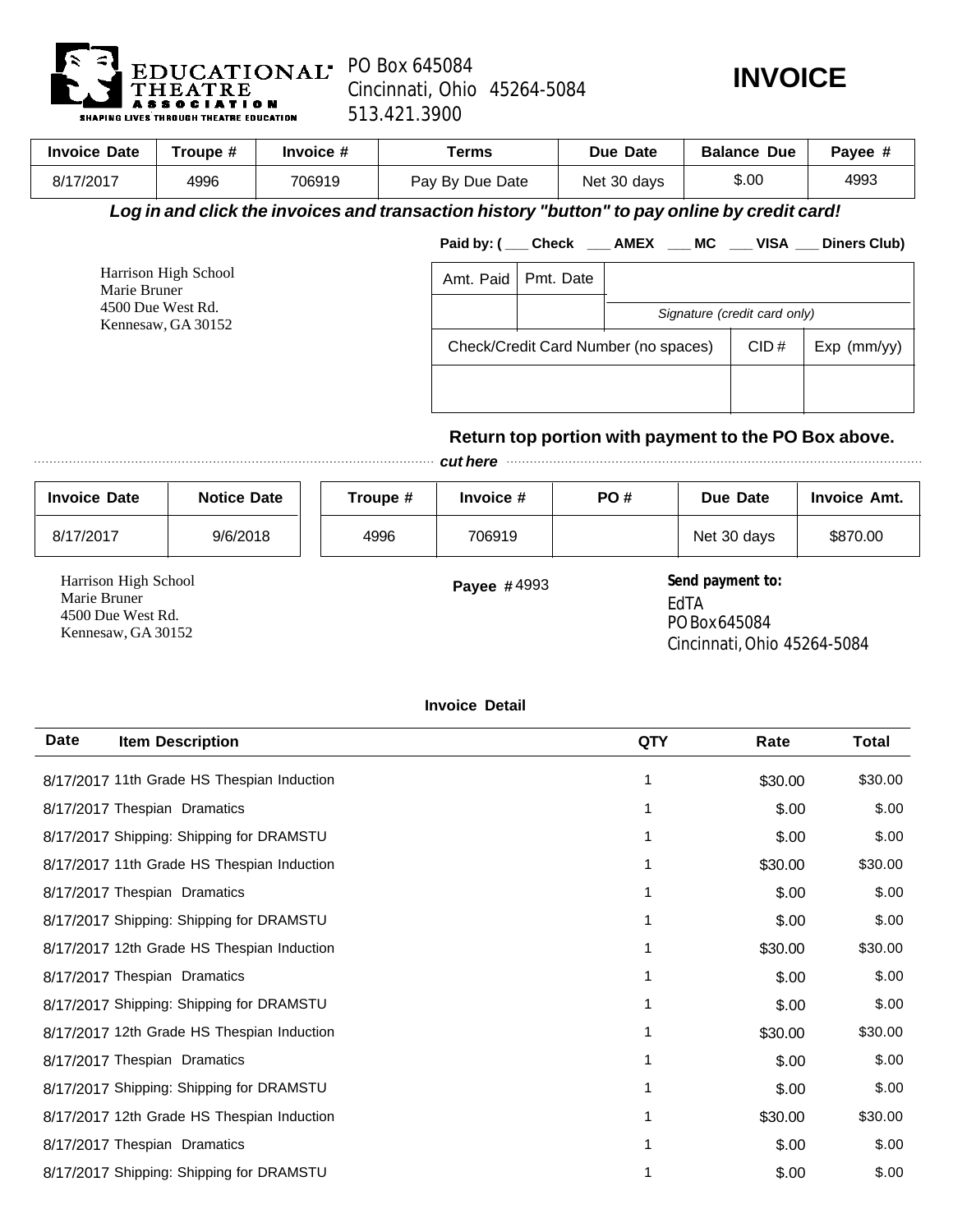

Cincinnati, Ohio 45264-5084

513.421.3900

**INVOICE**

| 8/17/2017 11th Grade HS Thespian Induction | 1 | \$30.00 | \$30.00 |
|--------------------------------------------|---|---------|---------|
| 8/17/2017 Thespian Dramatics               | 1 | \$.00   | \$.00   |
| 8/17/2017 Shipping: Shipping for DRAMSTU   | 1 | \$.00   | \$.00   |
| 8/17/2017 10th Grade HS Thespian Induction | 1 | \$30.00 | \$30.00 |
| 8/17/2017 Thespian Dramatics               | 1 | \$.00   | \$.00   |
| 8/17/2017 Shipping: Shipping for DRAMSTU   | 1 | \$.00   | \$.00   |
| 8/17/2017 11th Grade HS Thespian Induction | 1 | \$30.00 | \$30.00 |
| 8/17/2017 Thespian Dramatics               | 1 | \$.00   | \$.00   |
| 8/17/2017 Shipping: Shipping for DRAMSTU   | 1 | \$.00   | \$.00   |
| 8/17/2017 11th Grade HS Thespian Induction | 1 | \$30.00 | \$30.00 |
| 8/17/2017 Thespian Dramatics               | 1 | \$.00   | \$.00   |
| 8/17/2017 Shipping: Shipping for DRAMSTU   | 1 | \$.00   | \$.00   |
| 8/17/2017 11th Grade HS Thespian Induction | 1 | \$30.00 | \$30.00 |
| 8/17/2017 Thespian Dramatics               | 1 | \$.00   | \$.00   |
| 8/17/2017 Shipping: Shipping for DRAMSTU   | 1 | \$.00   | \$.00   |
| 8/17/2017 11th Grade HS Thespian Induction | 1 | \$30.00 | \$30.00 |
| 8/17/2017 Thespian Dramatics               | 1 | \$.00   | \$.00   |
| 8/17/2017 Shipping: Shipping for DRAMSTU   | 1 | \$.00   | \$.00   |
| 8/17/2017 12th Grade HS Thespian Induction | 1 | \$30.00 | \$30.00 |
| 8/17/2017 Thespian Dramatics               | 1 | \$.00   | \$.00   |
| 8/17/2017 Shipping: Shipping for DRAMSTU   | 1 | \$.00   | \$.00   |
| 8/17/2017 10th Grade HS Thespian Induction | 1 | \$30.00 | \$30.00 |
| 8/17/2017 Thespian Dramatics               | 1 | \$.00   | \$.00   |
| 8/17/2017 Shipping: Shipping for DRAMSTU   | 1 | \$.00   | \$.00   |
| 8/17/2017 11th Grade HS Thespian Induction | 1 | \$30.00 | \$30.00 |
| 8/17/2017 Thespian Dramatics               | 1 | \$.00   | \$.00   |
| 8/17/2017 Shipping: Shipping for DRAMSTU   | 1 | \$.00   | \$.00   |
| 8/17/2017 11th Grade HS Thespian Induction | 1 | \$30.00 | \$30.00 |
| 8/17/2017 Thespian Dramatics               | 1 | \$.00   | \$.00   |
| 8/17/2017 Shipping: Shipping for DRAMSTU   | 1 | \$.00   | \$.00   |
| 8/17/2017 11th Grade HS Thespian Induction | 1 | \$30.00 | \$30.00 |
| 8/17/2017 Thespian Dramatics               | 1 | \$.00   | \$.00   |
| 8/17/2017 Shipping: Shipping for DRAMSTU   | 1 | \$.00   | \$.00   |
| 8/17/2017 11th Grade HS Thespian Induction | 1 | \$30.00 | \$30.00 |
| 8/17/2017 Thespian Dramatics               | 1 | \$.00   | \$.00   |
| 8/17/2017 Shipping: Shipping for DRAMSTU   | 1 | \$.00   | \$.00   |
| 8/17/2017 10th Grade HS Thespian Induction | 1 | \$30.00 | \$30.00 |
| 8/17/2017 Thespian Dramatics               | 1 | \$.00   | \$.00   |
|                                            |   |         |         |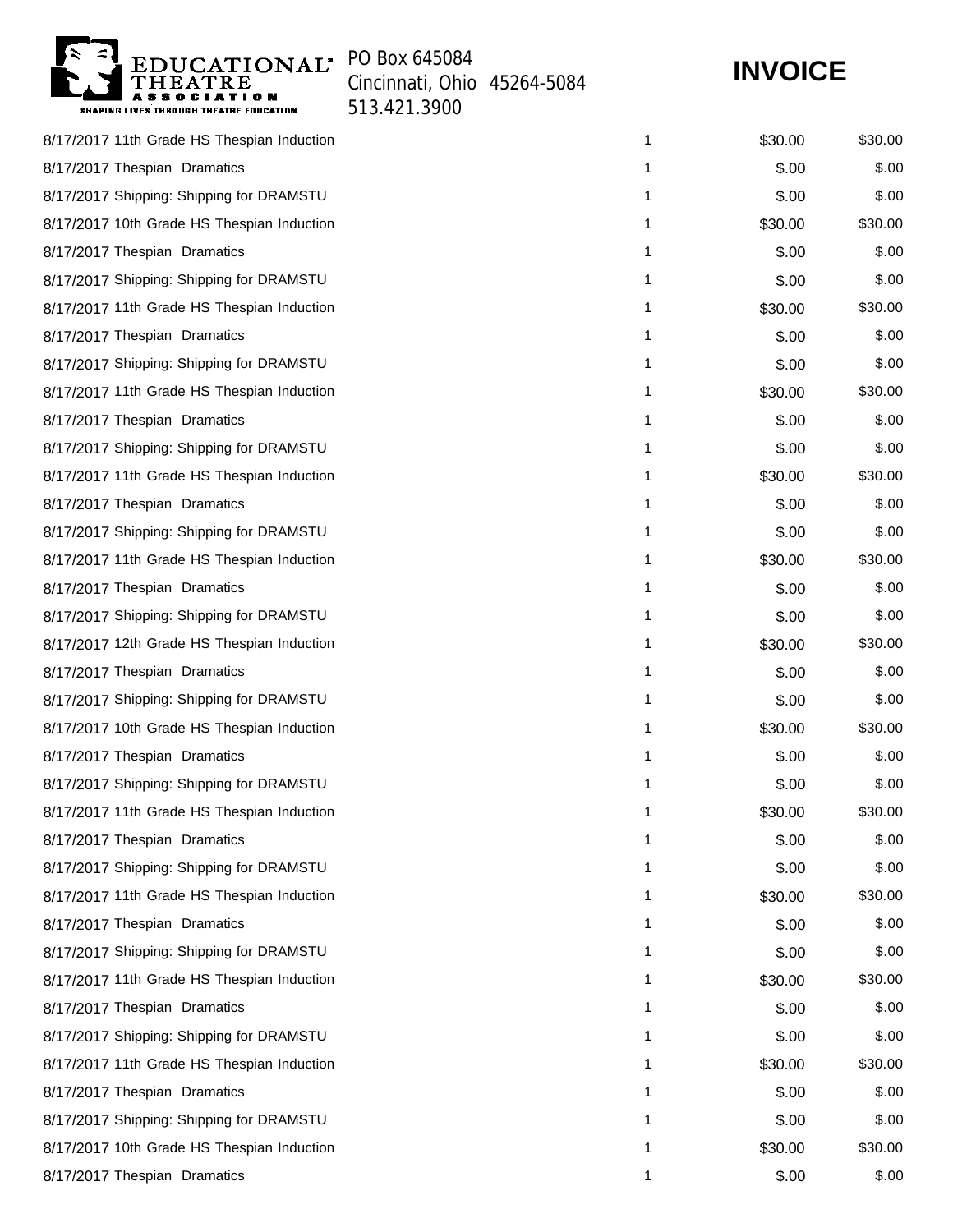EDUCATIONAL<sup>.</sup> PO Box 645084 **ASSOCIATION**<br>SHAPING LIVES THROUGH THEATRE EDUCATION

Cincinnati, Ohio 45264-5084

## **INVOICE**

513.421.3900

| 8/17/2017 Shipping: Shipping for DRAMSTU   | 1 | \$.00     | \$.00     |
|--------------------------------------------|---|-----------|-----------|
| 8/17/2017 11th Grade HS Thespian Induction | 1 | \$30.00   | \$30.00   |
| 8/17/2017 Thespian Dramatics               | 1 | \$.00     | \$.00     |
| 8/17/2017 Shipping: Shipping for DRAMSTU   | 1 | \$.00     | \$.00     |
| 8/17/2017 12th Grade HS Thespian Induction | 1 | \$30.00   | \$30.00   |
| 8/17/2017 Thespian Dramatics               | 1 | \$.00     | \$.00     |
| 8/17/2017 Shipping: Shipping for DRAMSTU   | 1 | \$.00     | \$.00     |
| 8/17/2017 10th Grade HS Thespian Induction | 1 | \$30.00   | \$30.00   |
| 8/17/2017 Thespian Dramatics               | 1 | \$.00     | \$.00     |
| 8/17/2017 Shipping: Shipping for DRAMSTU   | 1 | \$.00     | \$.00     |
| 8/17/2017 12th Grade HS Thespian Induction | 1 | \$30.00   | \$30.00   |
| 8/17/2017 Thespian Dramatics               | 1 | \$.00     | \$.00     |
| 8/17/2017 Shipping: Shipping for DRAMSTU   | 1 | \$.00     | \$.00     |
| 8/17/2017 12th Grade HS Thespian Induction | 1 | \$30.00   | \$30.00   |
| 8/17/2017 Thespian Dramatics               | 1 | \$.00     | \$.00     |
| 8/17/2017 Shipping: Shipping for DRAMSTU   | 1 | \$.00     | \$.00     |
| 8/17/2017 12th Grade HS Thespian Induction | 1 | \$30.00   | \$30.00   |
| 8/17/2017 Thespian Dramatics               | 1 | \$.00     | \$.00     |
| 8/17/2017 Shipping: Shipping for DRAMSTU   | 1 | \$.00     | \$.00     |
| 8/17/2017 12th Grade HS Thespian Induction | 1 | \$30.00   | \$30.00   |
| 8/17/2017 Thespian Dramatics               | 1 | \$.00     | \$.00     |
| 8/17/2017 Shipping: Shipping for DRAMSTU   | 1 | \$.00     | \$.00     |
| 8/17/2017 11th Grade HS Thespian Induction | 1 | \$30.00   | \$30.00   |
| 8/17/2017 Thespian Dramatics               | 1 | \$.00     | \$.00     |
| 8/17/2017 Shipping: Shipping for DRAMSTU   | 1 | \$.00     | \$.00     |
| 8/17/2017 10th Grade HS Thespian Induction | 1 | \$30.00   | \$30.00   |
| 8/17/2017 Thespian Dramatics               | 1 | \$.00     | \$.00     |
| 8/17/2017 Shipping: Shipping for DRAMSTU   | 1 | \$.00     | \$.00     |
| 8/17/2017 11th Grade HS Thespian Induction | 1 | \$30.00   | \$30.00   |
| 8/17/2017 Thespian Dramatics               | 1 | \$.00     | \$.00     |
| 8/17/2017 Shipping: Shipping for DRAMSTU   | 1 | \$.00     | \$.00     |
| 8/17/2017 11th Grade HS Thespian Induction | 1 | \$30.00   | \$30.00   |
| 8/17/2017 Thespian Dramatics               | 1 | \$.00     | \$.00     |
| 8/17/2017 Shipping: Shipping for DRAMSTU   | 1 | \$.00     | \$.00     |
| 8/17/2017 Payment - VISA 60640056266       | 1 | \$-870.00 | \$-870.00 |